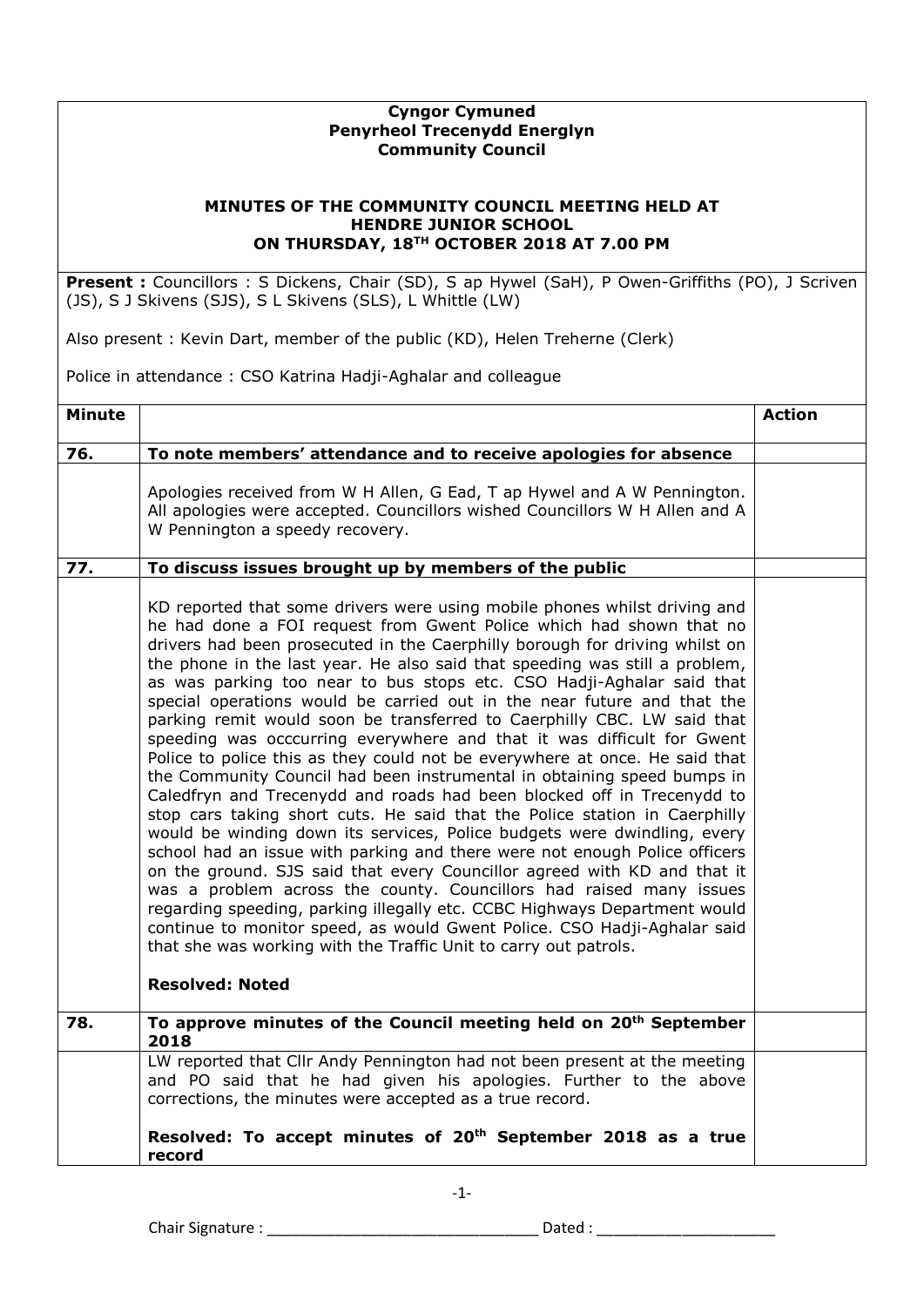| 79. | To discuss matters arising<br>There were no matters arising.                                                                                                                                                                                                                                                                                                                                                                                                                                                   |                                  |
|-----|----------------------------------------------------------------------------------------------------------------------------------------------------------------------------------------------------------------------------------------------------------------------------------------------------------------------------------------------------------------------------------------------------------------------------------------------------------------------------------------------------------------|----------------------------------|
|     |                                                                                                                                                                                                                                                                                                                                                                                                                                                                                                                |                                  |
| 80. | <b>To discuss Police matters</b>                                                                                                                                                                                                                                                                                                                                                                                                                                                                               |                                  |
|     | Discussed in item 77 above.                                                                                                                                                                                                                                                                                                                                                                                                                                                                                    |                                  |
|     | <b>Resolved: Noted</b>                                                                                                                                                                                                                                                                                                                                                                                                                                                                                         |                                  |
| 81. | <b>To discuss Members' Items</b>                                                                                                                                                                                                                                                                                                                                                                                                                                                                               |                                  |
|     | 81.1 SaH reported that one of the street lights in Groeswen Lane was<br>obscured by trees.                                                                                                                                                                                                                                                                                                                                                                                                                     | PTE10/2018<br>- Groeswen<br>Lane |
|     | <b>Resolved: Clerk to inform CCBC</b>                                                                                                                                                                                                                                                                                                                                                                                                                                                                          | streetlight                      |
|     | 81.2<br>SJS reported that lorries were still travelling up to the mountain. He<br>had written to National Resources Wales to ask what permission the<br>farmer had for dumping and a request to test the water run-off and<br>was awaiting a reply. If he could not get adequate answers he felt<br>the only route left may be to contact the Ombudsman. LW suggested<br>the Community Council write to CCBC's Chief Executive and if a<br>satisfactory reply was not received, to then contact the Ombudsman. |                                  |
|     | <b>Resolved: SJS to write letter to CCBC Chief Executive</b>                                                                                                                                                                                                                                                                                                                                                                                                                                                   | <b>SJS</b>                       |
|     | 81.3 SD had received a complaint re : overgrown trees in the lane leading<br>to Pleasant Place.                                                                                                                                                                                                                                                                                                                                                                                                                | PTE10/2018                       |
|     | <b>Resolved: Clerk to contact CCBC</b>                                                                                                                                                                                                                                                                                                                                                                                                                                                                         | Overgrown<br>trees lane          |
| 82. | To receive reports on miscellaneous meetings/committees                                                                                                                                                                                                                                                                                                                                                                                                                                                        |                                  |
|     | 82.1 SaH reported that she had attended a Twinning meeting and skate<br>park meeting.                                                                                                                                                                                                                                                                                                                                                                                                                          |                                  |
|     | 82.2 SJS reported that he had attended the Newsletter Committee meeting<br>and skate park meeting.                                                                                                                                                                                                                                                                                                                                                                                                             |                                  |
|     | 82.3 SLS reported that she had attended the Christmas Events Committee<br>and site meeting at Aneurin House.                                                                                                                                                                                                                                                                                                                                                                                                   |                                  |
|     | 82.4 SD reported that she had attended the site meeting at Aneurin House,<br>the skate park meeting and Christmas Events Committee meeting.<br>She had also laid the wreath at the Senghenydd Mining Disaster<br>Remembrance Service.                                                                                                                                                                                                                                                                          |                                  |
|     | <b>Resolved: Noted</b>                                                                                                                                                                                                                                                                                                                                                                                                                                                                                         |                                  |
| 83. | To receive report from Youth Ambassador                                                                                                                                                                                                                                                                                                                                                                                                                                                                        |                                  |
|     | The Youth Ambassador was not present and a report would be given at the<br>next meeting.                                                                                                                                                                                                                                                                                                                                                                                                                       |                                  |
|     | <b>Resolved: Noted</b>                                                                                                                                                                                                                                                                                                                                                                                                                                                                                         |                                  |
|     |                                                                                                                                                                                                                                                                                                                                                                                                                                                                                                                |                                  |

Chair Initials : \_\_\_\_\_\_\_\_\_\_\_\_\_\_\_\_\_\_\_\_\_\_\_\_\_\_\_ Dated : \_\_\_\_\_\_\_\_\_\_\_\_\_\_\_\_\_\_\_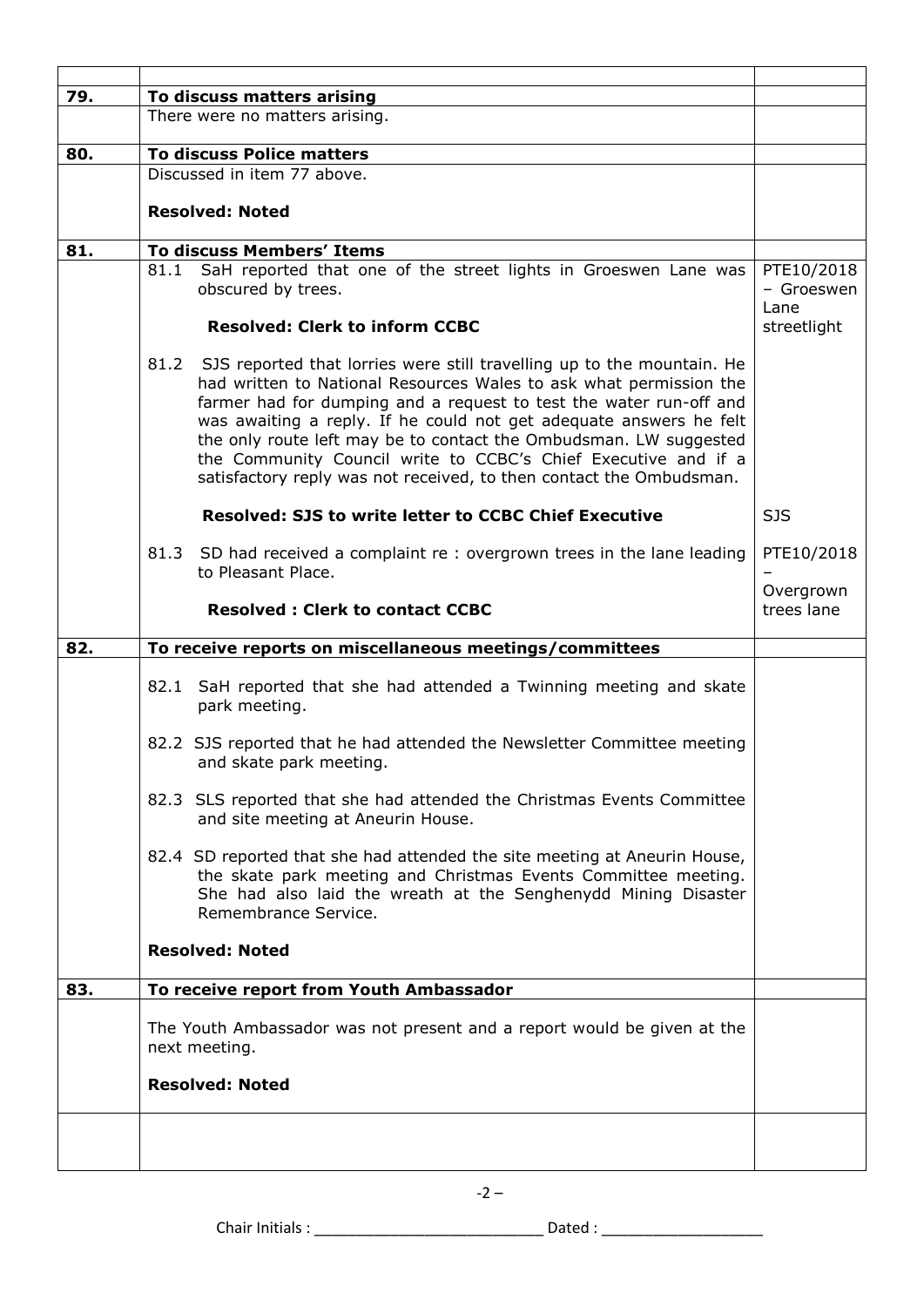| 84. | To discuss planning applications                                                                                                                                                                                                                                                                                                                                                                                                                                                       |  |
|-----|----------------------------------------------------------------------------------------------------------------------------------------------------------------------------------------------------------------------------------------------------------------------------------------------------------------------------------------------------------------------------------------------------------------------------------------------------------------------------------------|--|
|     | The following planning applications were discussed :                                                                                                                                                                                                                                                                                                                                                                                                                                   |  |
|     | 84.1 18/0705/COU - The Meadows, Gypsy Lane, Groeswen CF15 7UN<br>- Change the use of existing offices/garage building to new office<br>space on first floor and activity rooms on ground floor                                                                                                                                                                                                                                                                                         |  |
|     | 18/0774/FULL - 28 Drum Tower View, Caerphilly CF83 2XY<br>84.2<br>- Increase roof height by 800mm, install three dormers to rear and<br>two rooflights to front                                                                                                                                                                                                                                                                                                                        |  |
|     | 84.3 18/0783/FULL - Ty Canol Farm, Mountain Road, Abertridwr CF83 2RL<br>- Undertake engineering works to construct an animal effluent<br>storage lagoon                                                                                                                                                                                                                                                                                                                               |  |
|     | 84.4 18/0785/FULL - 35 Ffordd Y Maes, Caerphilly CF83 2DA<br>- Erect conservatory to rear elevation                                                                                                                                                                                                                                                                                                                                                                                    |  |
|     | 84.5 18/0796/FULL - 4 Druids Close, Caerphilly CF83 2XR<br>- Erect single storey rear extension                                                                                                                                                                                                                                                                                                                                                                                        |  |
|     | Resolved: In the general interest of the community that:                                                                                                                                                                                                                                                                                                                                                                                                                               |  |
|     | having been previously circulated to Members and having received no<br>comments or objections in respect of applications 84.1, 84.2, 84.4 and 84.5,<br>the Clerk's action in informing the Planning Authority that the Council does<br>not wish to make any comments or raise any objections to the application<br>be noted. In respect of application 84.3, Clerk to contact CCBC to ask that a<br>site visit be arranged with Councillors and to refer to full Planning<br>Committee |  |
| 85. | To receive WHQS Grant/Skate Park update                                                                                                                                                                                                                                                                                                                                                                                                                                                |  |
|     | SJS reported that a Skate Park meeting had taken place and was pleased to<br>report the good news that a location had now been identified and a rough<br>design had been agreed. Planning consent would not be required. The next<br>step would be to commence the procurement process. Building of the skate<br>park would commence in February/March. Toddler equipment would also be<br>sited in Penyrheol Park, along with fitness equipment.<br><b>Resolved: Noted</b>            |  |
|     |                                                                                                                                                                                                                                                                                                                                                                                                                                                                                        |  |
| 86. | To discuss litter picking project                                                                                                                                                                                                                                                                                                                                                                                                                                                      |  |
|     | SJS reported that this was still being pursued and to keep as item on<br>agenda.                                                                                                                                                                                                                                                                                                                                                                                                       |  |
|     | <b>Resolved: Noted</b>                                                                                                                                                                                                                                                                                                                                                                                                                                                                 |  |
| 87. | To discuss newsletter                                                                                                                                                                                                                                                                                                                                                                                                                                                                  |  |
|     | The Clerk reported that everything was on track and a draft would be<br>circulated to Councillors shortly.                                                                                                                                                                                                                                                                                                                                                                             |  |
|     | <b>Resolved: Noted</b>                                                                                                                                                                                                                                                                                                                                                                                                                                                                 |  |

 $-3 -$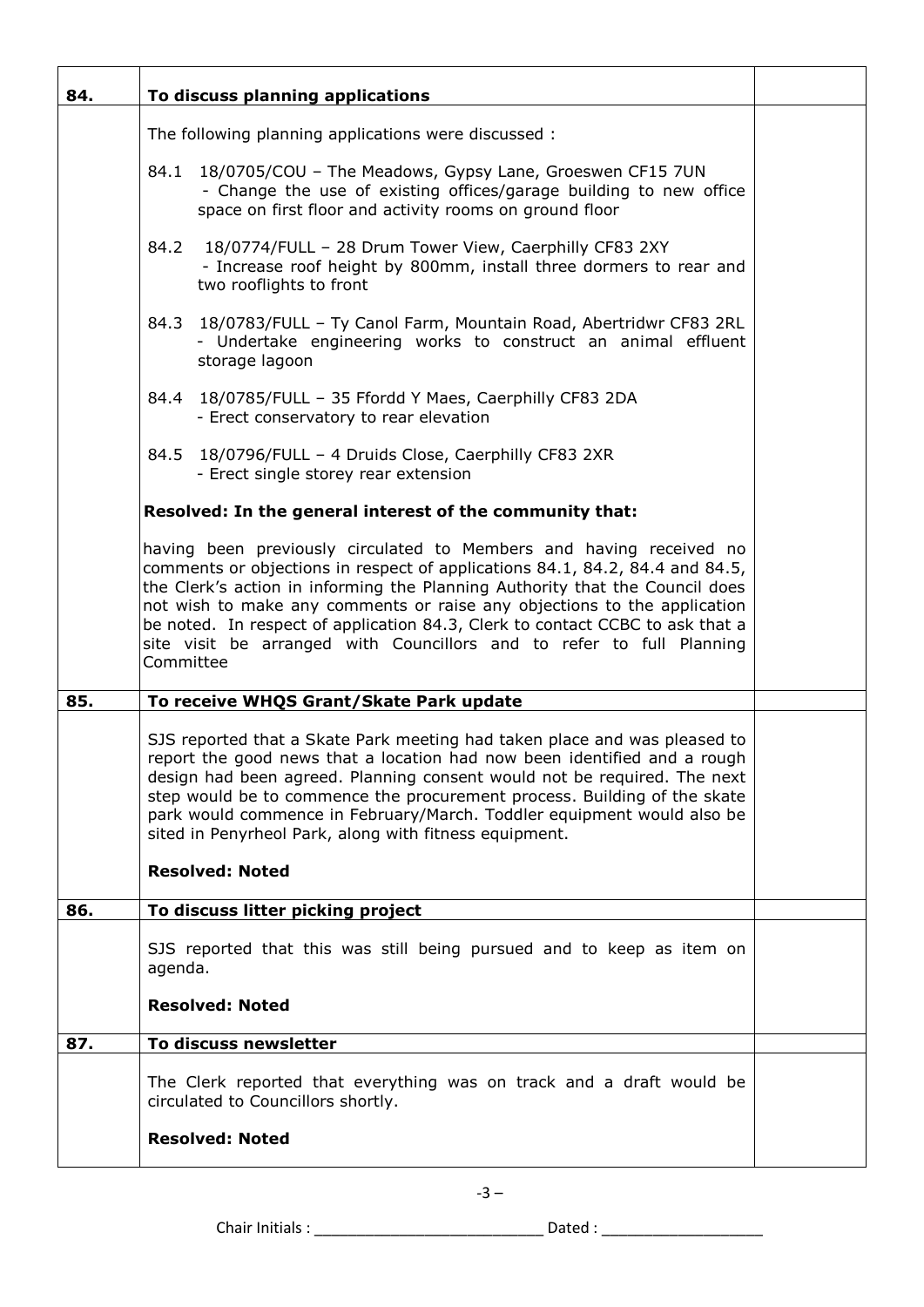| 88. | To discuss Christmas events                                                                                                                                                                                                                                                                                                                                                                                                                                                                                 |  |
|-----|-------------------------------------------------------------------------------------------------------------------------------------------------------------------------------------------------------------------------------------------------------------------------------------------------------------------------------------------------------------------------------------------------------------------------------------------------------------------------------------------------------------|--|
|     | The Chair reported that a Community Christmas Events Committee meeting<br>had been held and she gave details of what had been agreed for the concert<br>and Santa events. Members had agreed to purchase an inflatable Santa's<br>grotto costing £518, which would need to be ratified at this full Council<br>meeting as the Committee meeting had not been quorate. Councillors<br>resolved that the Clerk could purchase the inflatable grotto.<br>Resolved: Clerk to purchase inflatable Santa's grotto |  |
| 89. | To discuss correspondence received                                                                                                                                                                                                                                                                                                                                                                                                                                                                          |  |
|     | No correspondence received                                                                                                                                                                                                                                                                                                                                                                                                                                                                                  |  |
|     | <b>Resolved: To note</b>                                                                                                                                                                                                                                                                                                                                                                                                                                                                                    |  |
| 90. | To approve quarterly financial statement                                                                                                                                                                                                                                                                                                                                                                                                                                                                    |  |
|     | The Clerk presented the quarterly financial statement and budget update<br>and said that budget was on track. Both were approved.                                                                                                                                                                                                                                                                                                                                                                           |  |
|     | Resolved: To approve the quarterly financial statement and budget<br>update                                                                                                                                                                                                                                                                                                                                                                                                                                 |  |
| 91. | To agree action points arising from audit report                                                                                                                                                                                                                                                                                                                                                                                                                                                            |  |
|     | The Clerk presented the report from BDO regarding the annual audit. The<br>following items had been raised :                                                                                                                                                                                                                                                                                                                                                                                                |  |
|     | 91.1 The box had not been ticked to indicate that the Community Council<br>had no obligation or intention to pay a gratuity to employees and the<br>recommendation was to answer all questions fully in future years.                                                                                                                                                                                                                                                                                       |  |
|     | Resolved: Clerk to ensure all questions answered fully in future<br>years                                                                                                                                                                                                                                                                                                                                                                                                                                   |  |
|     | 91.2 Section 1 of the annual report did not add up by $£1$ and the<br>recommendation was to ensure that minor errors were not included<br>in future years. The Clerk, however, said that all figures had to be<br>rounded up to the nearest pound, which is why this had occurred.                                                                                                                                                                                                                          |  |
|     | Resolved: Clerk to ensure figures rounded up exactly in future years                                                                                                                                                                                                                                                                                                                                                                                                                                        |  |
|     | 91.3<br>The Council had incorrectly recorded items as Section 137 payments<br>when other statutory powers existed and it was recommended that<br>other powers be used in future years.                                                                                                                                                                                                                                                                                                                      |  |
|     | Resolved: Clerk to ensure that correct powers are used                                                                                                                                                                                                                                                                                                                                                                                                                                                      |  |
|     | A minute reference had been omitted and it was recommended that<br>91.4<br>all relevant boxes are fully complete before submitting the annual<br>return for audit.                                                                                                                                                                                                                                                                                                                                          |  |
|     | Resolved: Clerk to ensure that all relevant boxes are fully<br>completed in future years                                                                                                                                                                                                                                                                                                                                                                                                                    |  |

Chair Initials : \_\_\_\_\_\_\_\_\_\_\_\_\_\_\_\_\_\_\_\_\_\_\_\_\_\_\_ Dated : \_\_\_\_\_\_\_\_\_\_\_\_\_\_\_\_\_\_\_